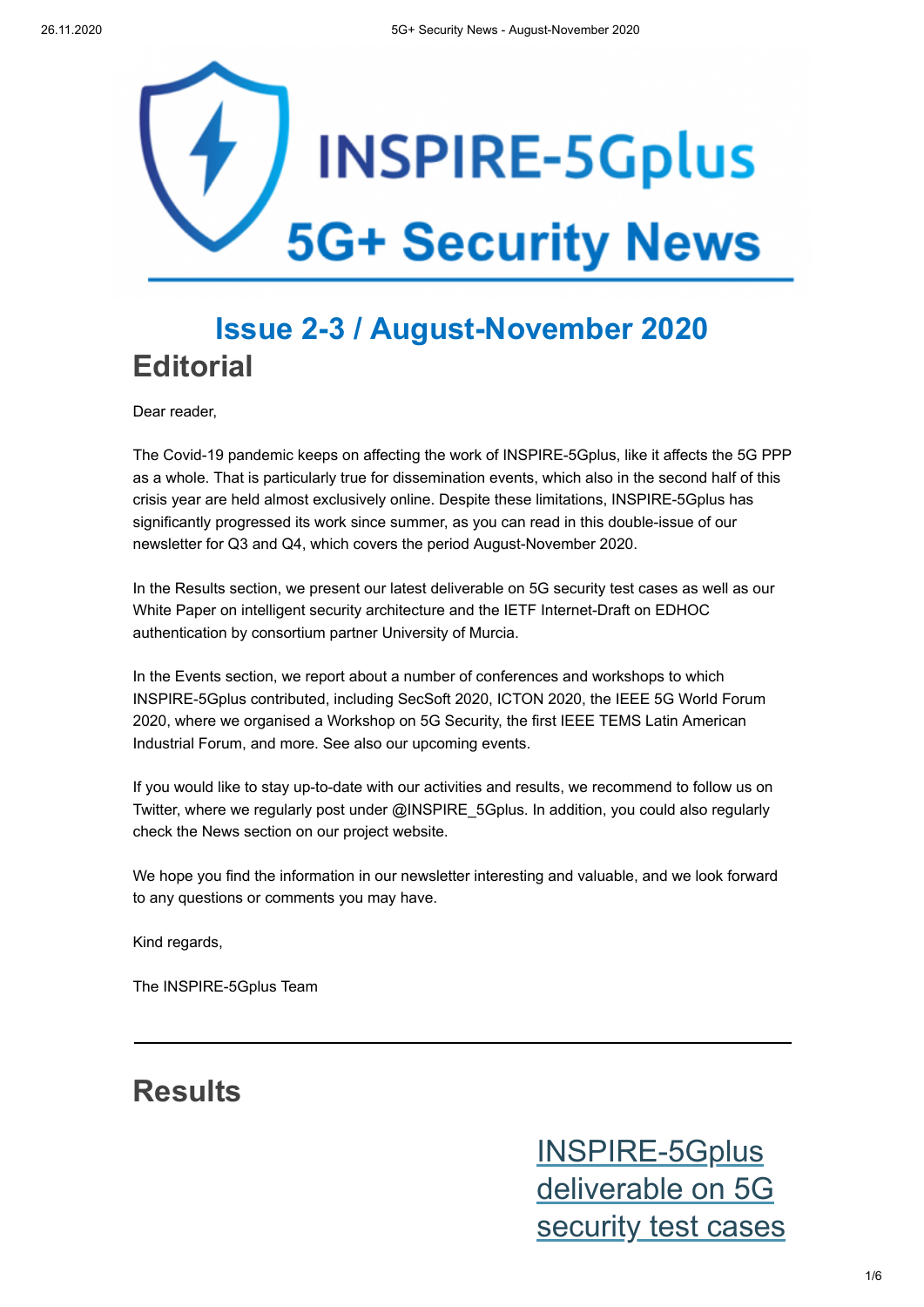#### 26.11.2020 5G+ Security News - August-November 2020



The latest INSPIRE-5Gplus deliverable D5.1 on "5G security test cases", published on 4th November, presents the set of test cases selected for validation in the

[INSPIRE-5Gplus project. This set of test cases was selec](https://www.inspire-5gplus.eu/inspire-5gplus-deliverable-on-5g-security-test-cases/)ted by performing an exhaustive requirements elicitation of 5G security use cases defined by INSPIRE-5Gplus in WP2, stemming from the new and enhanced 5G security and trust/liability …

#### [Read more.](https://www.inspire-5gplus.eu/inspire-5gplus-deliverable-on-5g-security-test-cases/)

|                                                                                                     | <b>INSPIRE-5Gplus</b> |
|-----------------------------------------------------------------------------------------------------|-----------------------|
| <b>White Paper</b><br><b>Intelligent Security Architecture for 5G and</b><br><b>Beyond Networks</b> |                       |

White Paper on **Intelligent Security** [Architecture for 5G](https://www.inspire-5gplus.eu/white-paper-on-intelligent-security-architecture-for-5g-and-beyond-networks/) and Beyond **Networks** 

INSPIRE-5Gplus has published a White Paper on "Intelligent Security Architecture for 5G and Beyond Networks" (November 2020). The White Paper introduces the overall INSPIRE-5Gplus framework's High-Level Architecture, its main functional blocks and their role in enabling intelligent closed-loop security operations. To illustrate how the INSPIRE-5Gplus framework can be applied as a zero-touch security management solution for 5G systems, the White …

[Read more.](https://www.inspire-5gplus.eu/white-paper-on-intelligent-security-architecture-for-5g-and-beyond-networks/)

## [IETF Internet-Draft](https://www.inspire-5gplus.eu/ietf-internet-draft-on-edhoc-authentication-presented/) on EDHOC authentication presented

On 20th November, a team from INSPIRE-5Gplus partner University of Murcia presented an IETF Internet-Draft on "AAA-based assisted EDHOC Authentication" at a meeting



of the IETF Working Group on EAP Method Update (EMU). The draft is related to the authentication process of IoT end devices in the 5G architecture. The document describes a proposal to place an Ephemeral Diffie-Hellman Over …

[Read more.](https://www.inspire-5gplus.eu/ietf-internet-draft-on-edhoc-authentication-presented/)

#### **Event Reports**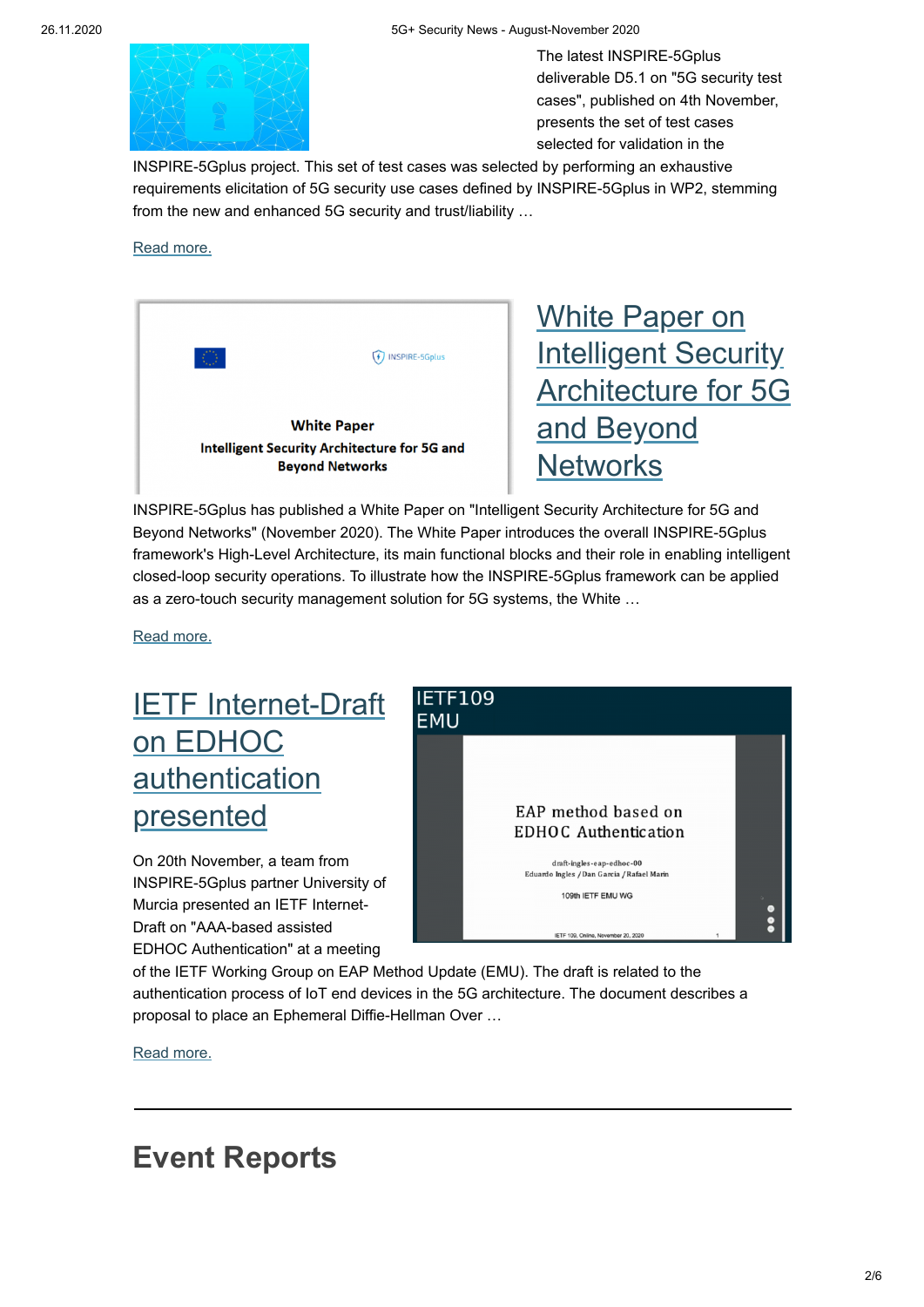



On 29 October 2020, Dr. Gürkan Gür from INSPIRE-5Gplus partner Zurich University of Applied Sciences (ZHAW) gave a keynote titled "What Happens Next? Going Beyond Security via Liability in Future

[Networks" at the 6th International Conference on Mobile,](https://www.inspire-5gplus.eu/keynote-on-liability-concepts-at-mspn-2020/) Secure and Programmable Networking (MSPN 2020, 28-29 October 2020). His talk focused on the liability concepts and liability-aware security architecture developed in …

[Read more.](https://www.inspire-5gplus.eu/keynote-on-liability-concepts-at-mspn-2020/)

 $(4)$  INSPIRE-5Gplus

## Paper on DGKA presented at [AIBlock workshop](https://www.inspire-5gplus.eu/paper-on-dgka-presented-at-aiblock-workshop/)

(\*\* Special thanks to Chrystel Gaber@Orange)

The INSPIRE-5Gplus related paper titled "Dynamic group key agreement for resource-constrained devices using blockchains" was presented on 19 October 2020 at the AIBlock workshop, which was held in



conjunction with the 18th International Conference on Applied Cryptography and Network Security (ACNS) 2020. INSPIRE-5Gplus partner Zurich University of Applied Sciences (ZHAW) collaborated with researchers from other universities to devise a group …

#### [Read more.](https://www.inspire-5gplus.eu/paper-on-dgka-presented-at-aiblock-workshop/)



### INSPIRE-5Gplus [at first IEEE TEMS](https://www.inspire-5gplus.eu/inspire-5gplus-at-first-ieee-tems-latin-american-industrial-forum/) Latin American Industrial Forum

On 28th October 2020, the IEEE Technology & Engineering Management Society (TEMS) organised its first Latin American Industrial Forum. INSPIRE-5Gplus

was represented at the event by Antonio Skarmeta from the University of Murcia. In session 1, which was dedicated to the Internet of Things (IoT), he gave an invited talk on "IoT and 5G: New Opportunities". His presentation focused on …

#### [Read more.](https://www.inspire-5gplus.eu/inspire-5gplus-at-first-ieee-tems-latin-american-industrial-forum/)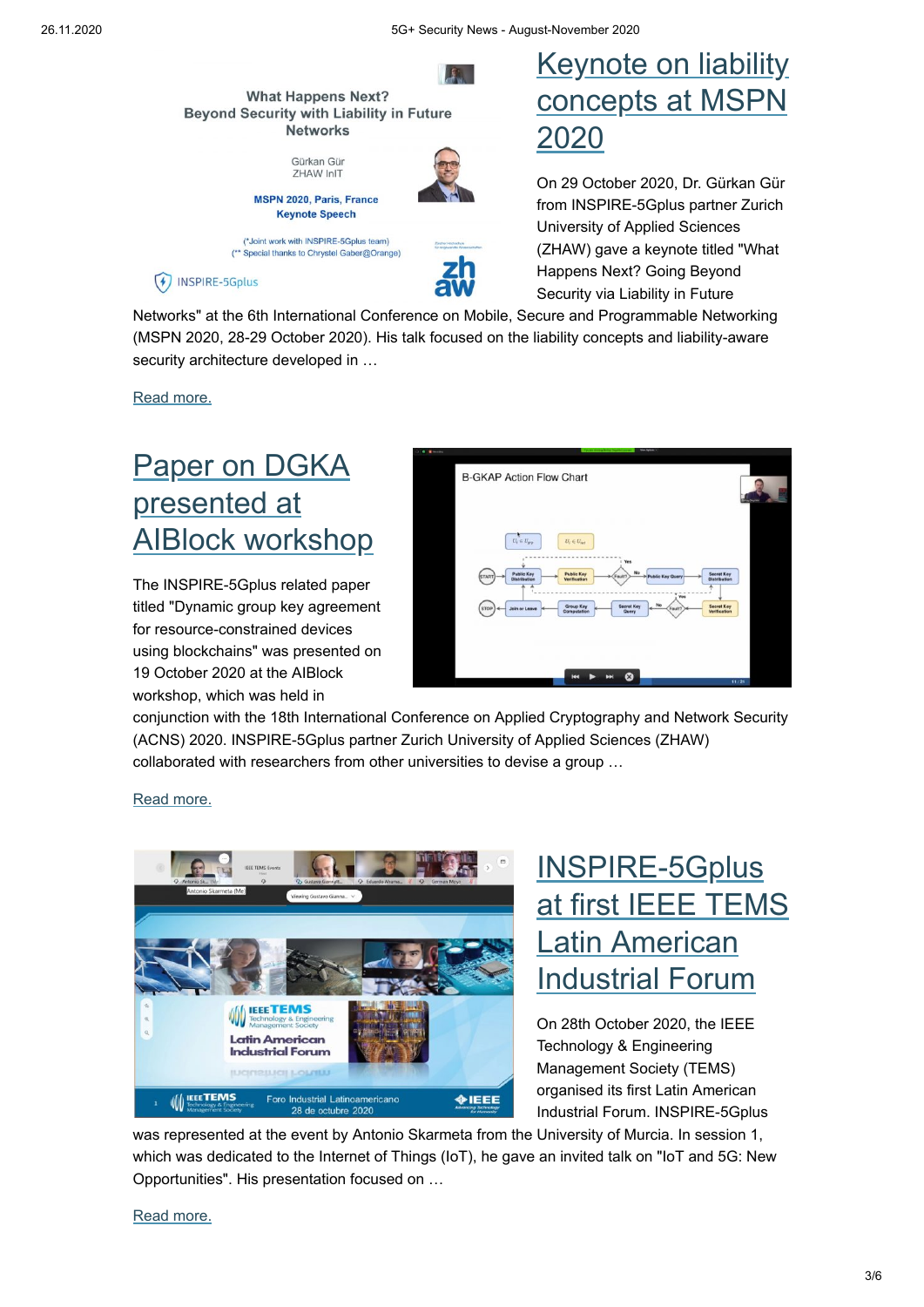## [INSPIRE-5Gplus](https://www.inspire-5gplus.eu/inspire-5gplus-at-online-workshop-on-5g-trials-in-europe/) at Online Workshop on 5G **Trials in Europe**

On 14 October, INSPIRE-5Gplus coordinator Uwe Herzog from Eurescom presented the INSPIRE-5Gplus project at an online workshop



on "5G Experimentation Facilities and Vertical Trials: Current Status and Future Perspectives". The workshop attracted almost 100 participants. It was organised by the Institute of Informatics & Telecommunications of the Greek National Centre of Scientific Research "Demokritos" in the framework of 5G PPP …

[Read more.](https://www.inspire-5gplus.eu/inspire-5gplus-at-online-workshop-on-5g-trials-in-europe/)



# **5G Security** Workshop at 5G [World Forum 2020](https://www.inspire-5gplus.eu/5g-security-workshop-at-5g-world-forum-2020/)

At the virtual IEEE 5G World Forum 2020, INSPIRE-5Gplus co-organised and sponsored a workshop on "5G Security: Current Trends, Challenges

and New Enablers" (WS1) on 10th September. The workshop aimed at providing a forum for industry and academia to disseminate new results on 5G security. Researchers from Europe and America presented nine high-quality papers on a wide range of 5G …

[Read more.](https://www.inspire-5gplus.eu/5g-security-workshop-at-5g-world-forum-2020/)

# [Novel E2E slicing](https://www.inspire-5gplus.eu/novel-e2e-slicing-architecture-by-inspire-5gplus-presented-at-icton-2020/) architecture by INSPIRE-5Gplus presented at ICTON 2020



At ICTON 2020, Pol Alemany from

CTTC presented the first architecture design aimed at developing a solution for managing end-toend (E2E) network slices. The paper presentation at the 22nd International Conference on Transparent Optical Networks (ICTON) was given online on 23rd July. The invited paper written by INSPIRE-5Gplus partners CTTC and Thales has the title "Transport network slices with security …

[Read more.](https://www.inspire-5gplus.eu/novel-e2e-slicing-architecture-by-inspire-5gplus-presented-at-icton-2020/)

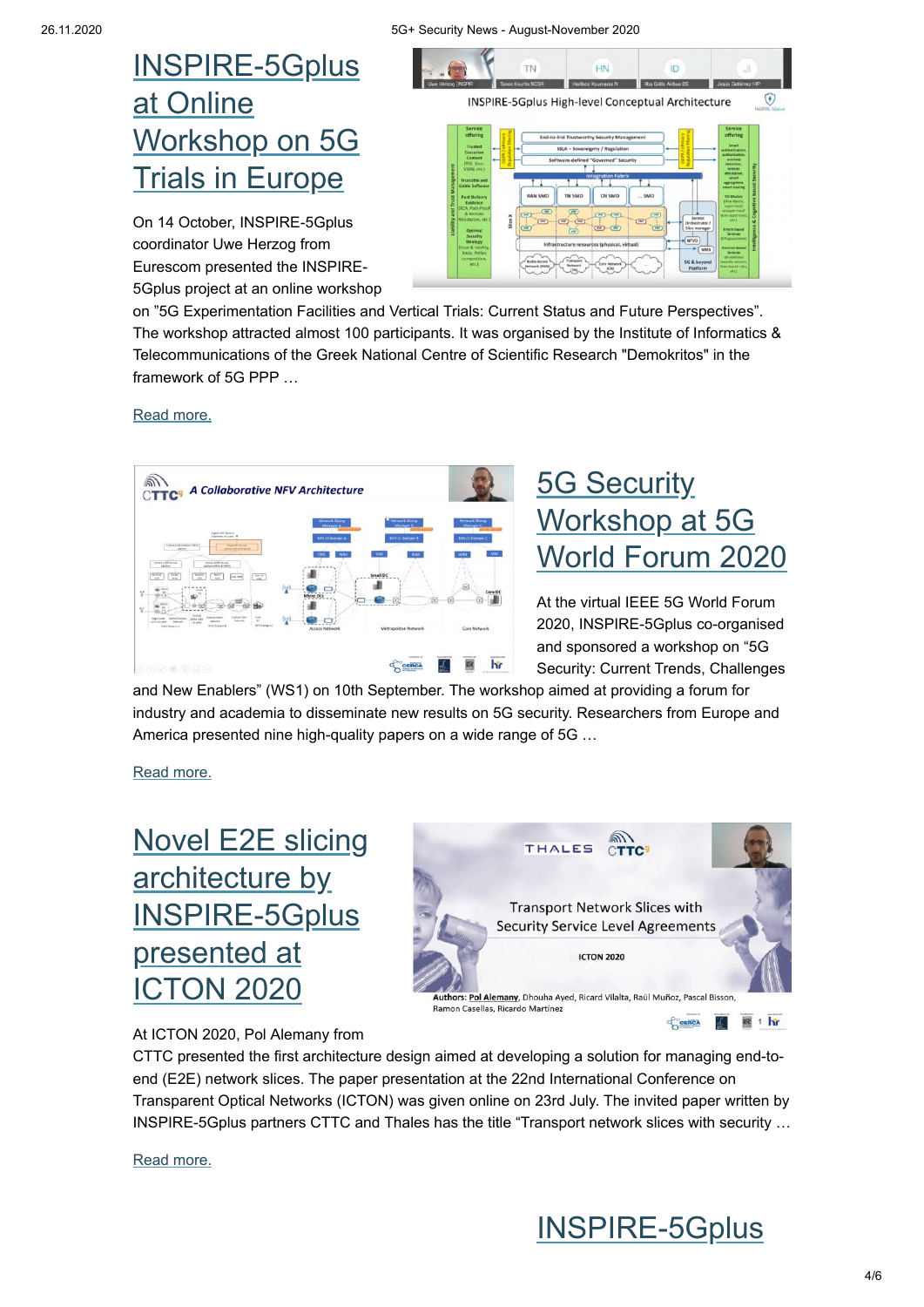

### [results presented](https://www.inspire-5gplus.eu/inspire-5gplus-results-presented-in-keynote-at-secsoft-2020/) in keynote at SecSoft 2020

At SecSoft 2020, the 2nd International Workshop on Cyber-

[Security Threats, Trust and Privacy Management in Softw](https://www.inspire-5gplus.eu/inspire-5gplus-results-presented-in-keynote-at-secsoft-2020/)are-defined and Virtualized Infrastructures on 3rd July 2020, Antonio Skarmeta from INSPIRE-5Gplus partner University of Murcia gave the keynote speech. In his speech, he presented some INSPIRE-5Gplus results related to the dynamic security management in SDN/VFN. The title of his presentation was "Dynamic Security Management …

[Read more.](https://www.inspire-5gplus.eu/inspire-5gplus-results-presented-in-keynote-at-secsoft-2020/)

# **Upcoming Events**



North Texas, USA, Serge Chaumette, Université de Bordeaux, France, Ravikumar Pragada, InterDigital, Inc., USA, Helka-Liina …

[Read more.](https://www.inspire-5gplus.eu/event/ieee-vtc2020-fall/)



**ETSI Virtual Event** on Boosting the Impact of Research and [Innovation through](https://www.inspire-5gplus.eu/event/etsi-virtual-event-on-boosting-the-impact-of-research-and-innovation-through-standardization/) **Standardization** 

INSPIRE-5Gplus will be presented at the ETSI Virtual Event on Boosting the Impact of Research & Innovation through Standardization (24-25 November 2020). On Day 2 (Wednesday, 25 November) at 09:55 UTC, Chrystel Gaber from INSPIRE-5Gplus partner Orange will be copresenter in a session on "Leveraging research and innovation in security standards: The example of INSPIRE-5Gplus", together with Alex Leadbeater from …